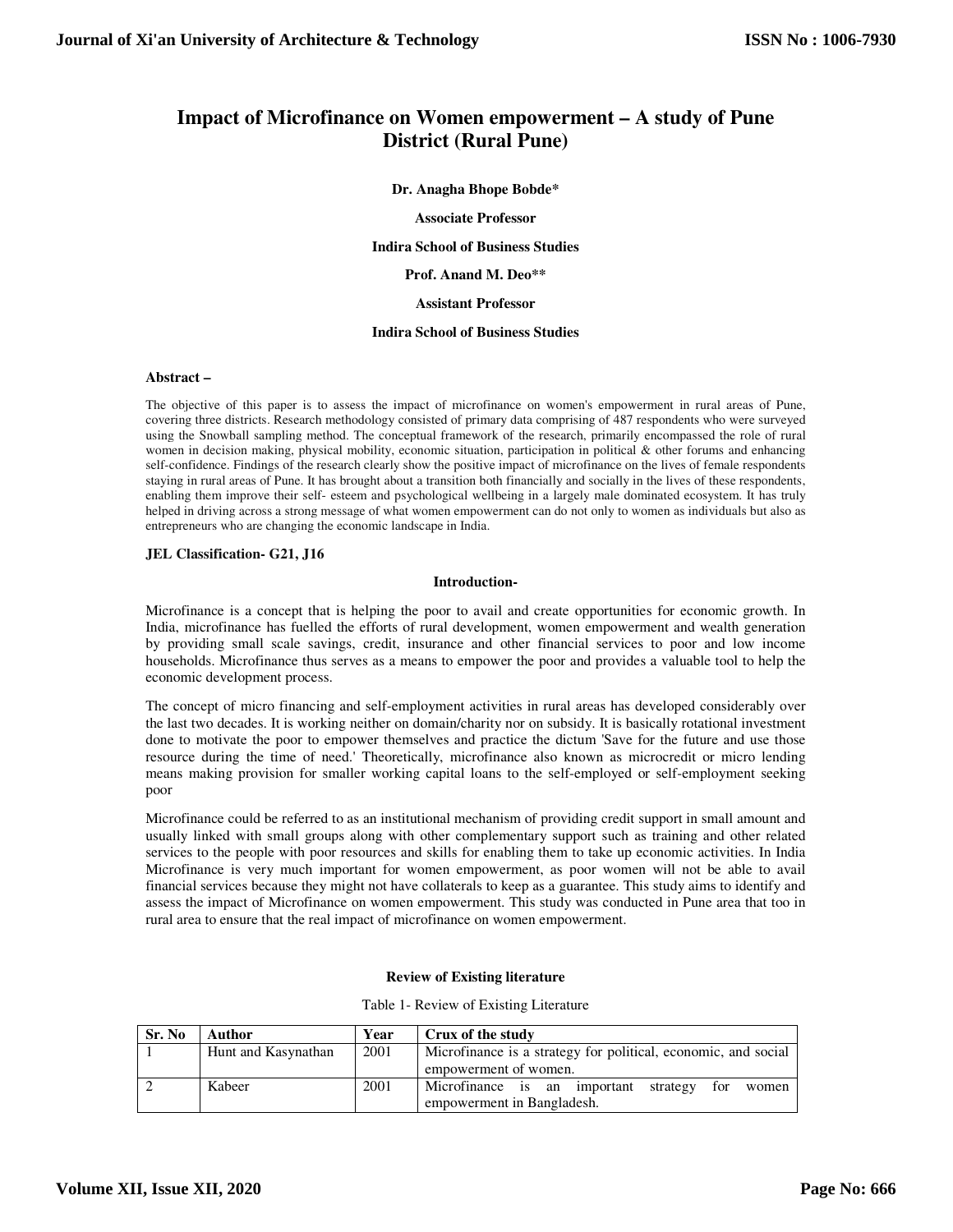| 3              | Leach and Sitaram      | 2002 | Study illustrates importance of microfinance on the social       |
|----------------|------------------------|------|------------------------------------------------------------------|
|                |                        |      | empowerment of women.                                            |
| $\overline{4}$ | Elahi                  | 2003 | Researcher studied Sudra women working in thee silk-reeling      |
|                |                        |      | industry and found that microfinance leads to empowerment        |
|                |                        |      | of women                                                         |
| 5              | Swain and Wallentin    | 2009 | Study showed that group of SHG participants showed a clear       |
|                |                        |      | evidence of a significant and higher empowerment, while          |
|                |                        |      | allowing for the possibility that some members might have        |
|                |                        |      | been more empowered than others.                                 |
| 6              | Ssendi and Anderson    | 2009 | Authors have studied the impact of microfinance on the           |
|                |                        |      | economic on women empowerment of women in Tanzania               |
|                |                        |      | and found it to be significant.                                  |
| $\tau$         | Drolet                 | 2011 | Microfinance is an important strategy for empowerment of         |
|                |                        |      | women in Egypt.                                                  |
| 8              | Torri and Martinez     | 2014 | Authors have studied the importance of microfinance in           |
|                |                        |      | Indian context and found it very significant for improvement     |
|                |                        |      | of social and economic status of women.                          |
| 9              | Suprabha               | 2014 | Assessed microfinance as a tool for women empowerment            |
|                |                        |      | through women entrepreneurship authors have studied its          |
|                |                        |      | impact in India and revealed a positive outcome.                 |
| 10             | Ghosh, Chakravarti and | 2015 | Assessed women empowerment w.r.t. SHG in India and they          |
|                | Mansi                  |      | found microfinance is the important tool and strategy for the    |
|                |                        |      | social and economic empowerment of Women in rural India.         |
| 11             | Othman                 | 2015 | Author has studied impact of microfinance in Malaysia and        |
|                |                        |      | revealed a positive impact.                                      |
| 12             | Ullah and Khan         | 2017 | Microfinance<br>important<br>strategy<br>as<br>an<br>to<br>women |
|                |                        |      | empowerment in Pakistan and found a positive impact.             |
| 13             | Mathur and Agarwal     | 2017 | Authors have studied microfinance as a strategy for women        |
|                |                        |      | empowerment and found it to be somewhat important. They          |
|                |                        |      | found that microfinance did not lead to women empowerment        |
|                |                        |      | in a significant manner.                                         |
| 14             | Ritesh Patel, Mitesh   | 2018 | Authors have found out that microfinance is really important     |
|                | Patel, Nikunj Patel    |      | tool for women empowerment. The study was conducted In           |
|                |                        |      | Rural Gujarat.                                                   |

**Research Gap-**

Studies which have been done in the recent past are on the topic of microfinance and women empowerment. Researcher has even mentioned a few studies which have checked the impact of microfinance on rural development. The conclusion which can be drawn from all the studies is that all researcher have tried to measure the impact of microfinance on women empowermentin general terms or it is interpreted from the individual point of view (Social/Economic). In this paper researcher has tried to include the aspects in more collaborative manner. Researcher has tried to see the impact of microfinance on Social, Economic, and Political perspectives of women (Respondents). This study is unique and novel in its sense, reason being it's the first study done on this aspect in this region.

#### **Research Methodology**-

The research methodology adopted in this paper is about evaluating the impact of microfinance on women empowerment. This study was carried out on women who are staying in the rural areas of Pune District (Maharashtra). The criteria for measurement was 5 pointer scale which started from '0' 'Lacking empowerment', while '5' represents 'Highly empowered'. The conceptual framework of the research is explained as follows-

- 1. **Role in Decision Making**: The decision making ability of women is tested on their abilities of taking financial and social decisions.
- a) Financial Decision- Since the study is pertaining to the microfinance aspect the financial decision making is related to two things- a) Taking loans b) Utilizing that loan. Women use this loan either for the use in households or may be for business purposes, hence this financial decision making becomes an important factor in measurement of women empowerment. So the women who takes financial decision to the level of complexity defines the points earned by women on the scale of 0 to 5.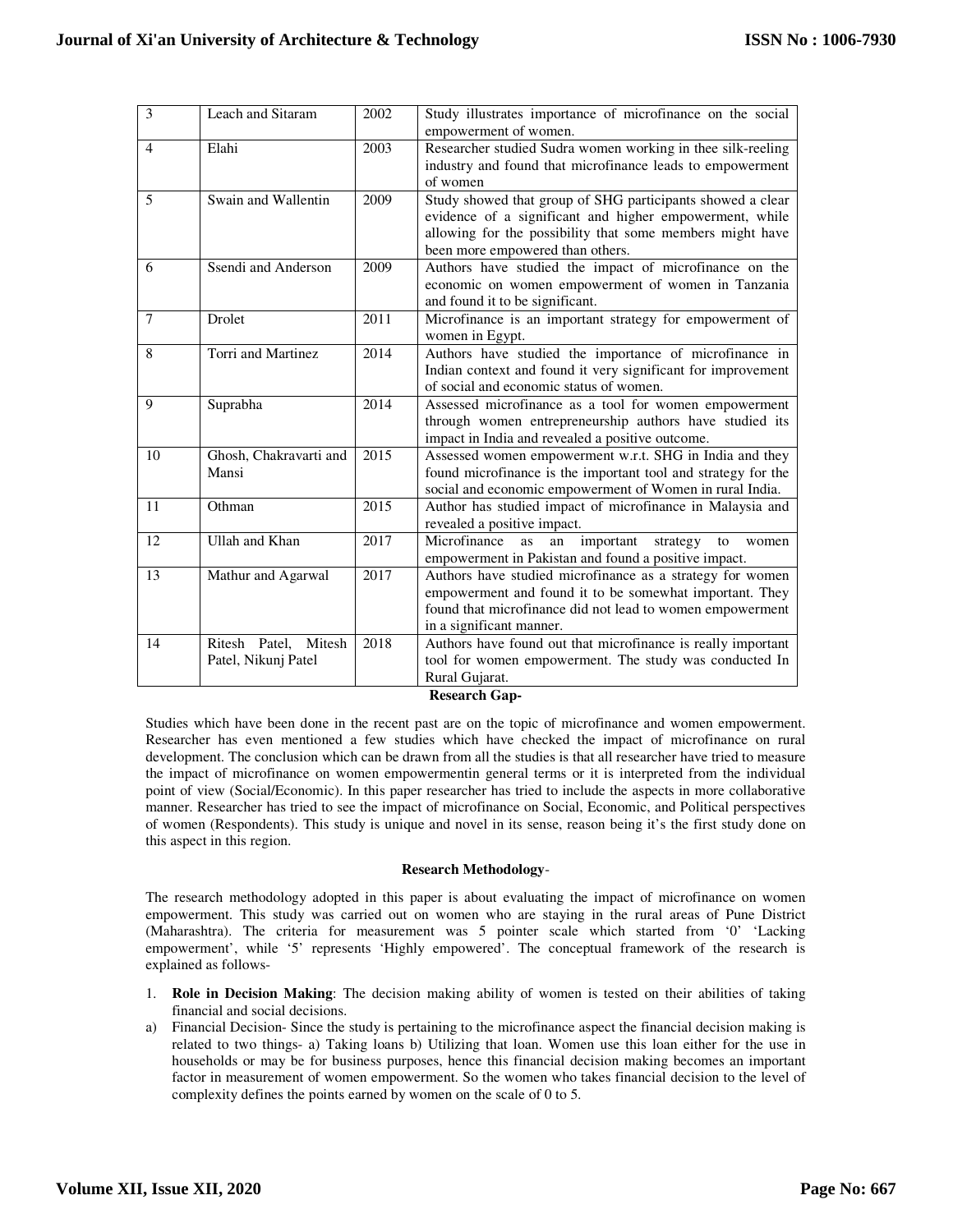- b) Social Decision- It was observed during the data collection that many women have taken decisions regarding education of children, besides this there are hardly any decisions taken by women which can be included in social decisions and hence it was considered to be criteria to allot points to women. So women taking social decision to the level of complexity defines the point earned by women on the scale of 0 to 5.
- 2. **Physical Mobility** Physical mobility is concerned with the movement of women in the villages, Grampanchayat, bank, collector's office, nearby hospital, and relative houses (nearby and distant) without the support of anyone. Respondents were given points on the basis the distance covered by the women on a daily basis.
- 3. **Economic Situation** If a respondent has earned through job or laborious work, she got a point or the scoring remains zero. The entrepreneur of this lot were given two points for running business venture no matter how small. If the respondent had cash in hand she was awarded with 1 point, otherwise 0. If the cash criteria is satisfied (Cash at hand > 1000 Rs.) then she earns one more point.
- 4. **Participation in Political and other forums** If the respondent had voted in the last election, she got 1 point, otherwise 0. Every women who has attended either of the meetings from Gram panchayats, during last year was awarded 1 point. If she had contested the election in last three years she was allocated 1 point. She wins additional point if she contested election for ward member positions, 2 additional points for the positions of block chairman or Zillaparishad, and 4 additional points if she had contested for Zillaparishad president.
- 5. **Self Confidence**-The respondent was awarded 1 point each if
	- a) Able to handle money
	- b) Perform basic calculations
	- c) Travel alone for medical treatment of self/ Family/ Children
	- d) Travel conveniently to nearest town or headquarters
	- e) Able to forth her thinking through different forums which addresses the current issues in society
	- f) Able to resolve family disputes

Respondent was able to earn more points on the basis of more confidence and less confidence in handling the above matters.

- 6. **Public Interaction** Respondents got 1 point each for interaction with Sarpanch, PDS, dealer, Anganwadi worker, ANM health worker, teacher, banker, post-office personnel, and the government officer in the last two years.
- 7. **Ability to make small purchases** The respondent got 1 point if the respondents are able to purchase small items for households. If the respondent is economically independent that is if she is able to buy items through her own earning.
- 8. **Ability to make large purchases** The respondents got one point if she purchased kitchen vessels, 2 points for purchasing the clothes for children, 3 points for purchasing own clothes.
- 9. **Participating in public/ civic Protests** The respondents are able to fetch 1 point in the scoreboard if they are able to participate in public and civic protests.
- 10. **Development programmes** If the respondent is aware about the development programmes run by the government and she is able to explain it, she earns 1 point and she has at least made an attempt to participate in it then she earns 1 more point.
- 11. **Ability to run a new business** If the respondent is able to run a small business in that case she earns a point for it. She got an additional point if she is able to run a small business, (Gruhodyog). If the respondent had been running a business for more than 3 years, she got an additional point.

# **Objectives-**

- 1. To study the social, political and economic empowerment of women before availing microfinance facility.
- 2. To study the social, political and economic empowerment of women after availing microfinance facility.

# **Hypothesis-**

 $H_0$  – There is no significant difference between Social, Economic and Political empowerment of women before and after availing microfinance facility.

 $H_1$  – There is no significant difference between Social, Economic and Political empowerment of women before and after availing microfinance facility.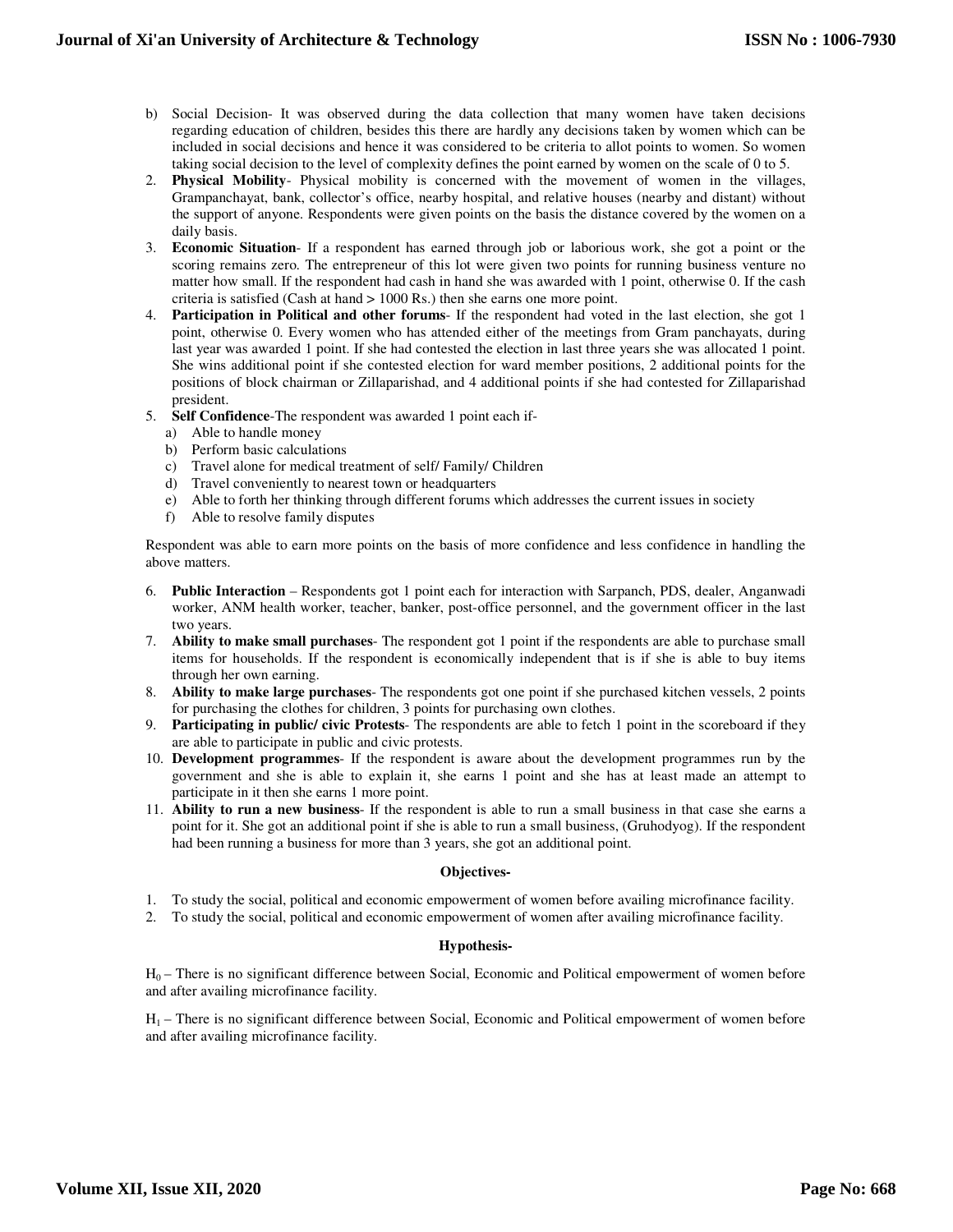

**Research Design, Sample Size and Data Collection** 

Figure 1- Demographic Constitution (Area wise)

In this study, cross sectional research design was adopted. Moreover the study does broadly come under **Descriptive Research design**.

A total of 487 respondents were surveyed through the Snowball sampling. The respondents were selected on the basis of two criteria -

- a) Geographical criteria that is the geographical location of respondents of Pune districts (Rural area),
- b) Respondents should be from the Self Help Group based microfinance programmes.
- c) The respondents were covered from three talukas (9 villages) of each districts. The distribution of a sample size is shown in above figure. On the basis of review of past studies, variables were identified and structured questionnaire was framed. Data was collected through personal interviews of the SHG members. The instrument was pilot tested at some places in the villages. The questionnaire used is formal and unconcealed.

# **Data Consideration-**

The data was collected with the help of acquaintances staying in the areas. The samplings started from a few respondents later on the references were collected from the initial respondents.

#### **Data Analysis and Interpretation-**

| Age           | <b>Number of Respondents</b> | % of the respondents |
|---------------|------------------------------|----------------------|
| $<$ 21 years  | 18                           | 3.70                 |
| $21-30$ years | 217                          | 44.56                |
| 31-40 years   | 156                          | 32.03                |
| $41-50$ years | 54                           | 11.09                |
| $51-60$ years | 38                           | 7.80                 |
| $> 60$ years  |                              | 0.82                 |

Table 2- Age Composition

**Interpretation-**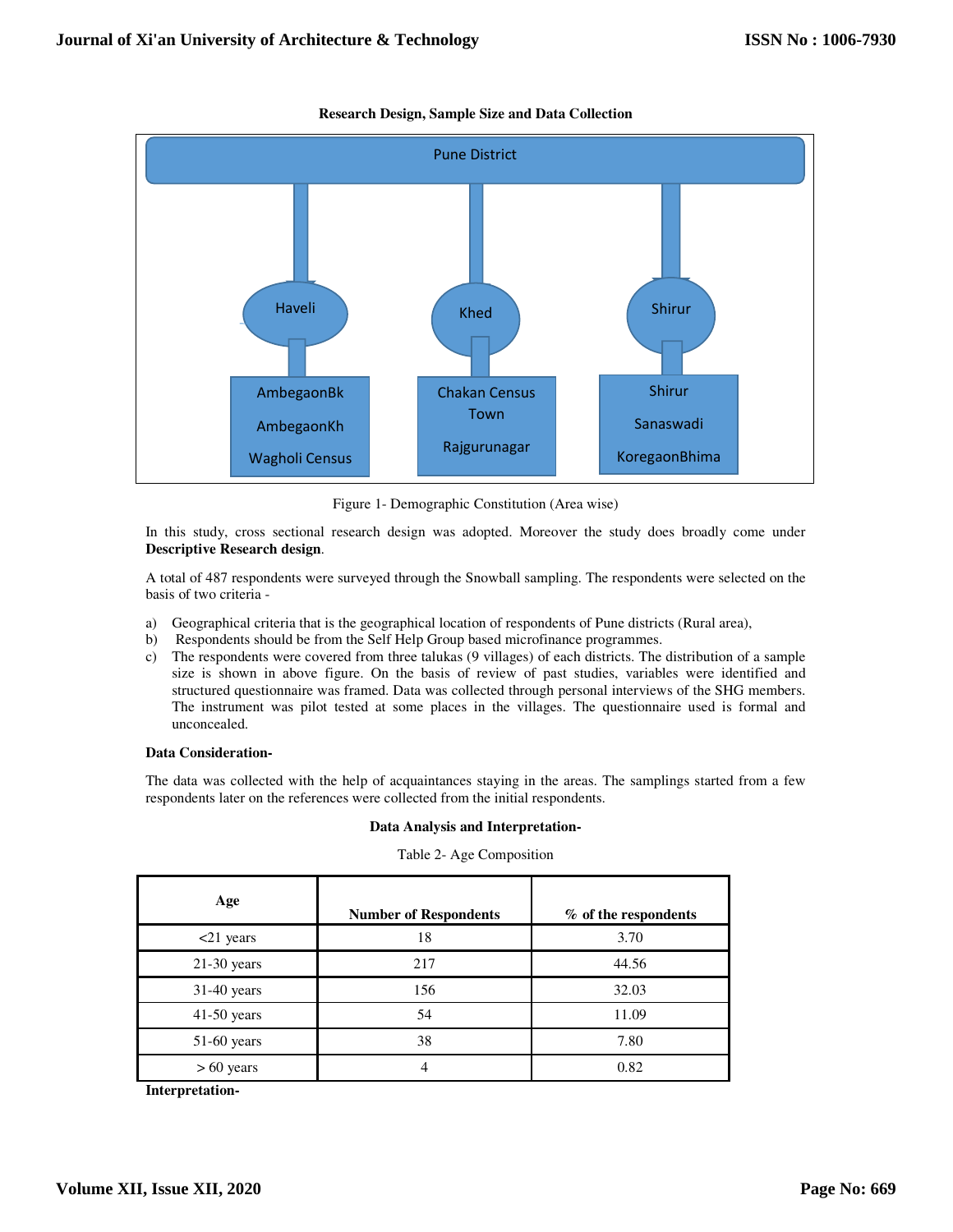Majority of female respondents comes under the age group of 21-40 years. Around 30% of the respondents belong to other age groups.

| Table 3- Educational Composition |  |
|----------------------------------|--|
|----------------------------------|--|

| <b>Education</b>    | <b>Number of Respondents</b> | % of the respondents |
|---------------------|------------------------------|----------------------|
| Illiterate          | 40                           | 8.21                 |
| Primary Education   | 253                          | 51.95                |
| Secondary education | 159                          | 32.65                |
| Degree Education    | 35                           | 7.19                 |

#### **Interpretation-**

Majority of female respondents comes under the educational category i.e Primary education and Secondary Education. 7 % female respondents are graduate while 8% female respondents are illiterate.

| <b>Monthly Income Level</b> | <b>Number of Respondents</b> | % of the respondents |
|-----------------------------|------------------------------|----------------------|
| 1,000                       | 141                          | 28.95                |
| 1,000-5,000                 | 235                          | 48.25                |
| 5,000-10,000                | 84                           | 17.25                |
| >10,000                     | 27                           | 5.54                 |

Table 4- Income Level Composition

## **Interpretation-**

Above table shows that approximately 65% of the female respondents are earning in the bracket of 1,000- 10,000. While only 5% of the female respondents are earning more than 10,000. While 29% female earns less than 1,000.

| Table 5- Family Size Composition |  |  |
|----------------------------------|--|--|
|                                  |  |  |

| <b>Family Size</b>          | <b>Number of Respondents</b> | % of the respondents |
|-----------------------------|------------------------------|----------------------|
| Small $\left(\leq=2\right)$ | 84                           | 17.25                |
| Medium $(3-4)$              | 225                          | 46.20                |
| Large $(5-6)$               | 151                          | 31.01                |
| Very Large $(\geq=7)$       | 27                           | 5.54                 |

#### **Interpretation-**

Above table shows that approximately 75% of the female respondents stays with the family of 3-6 people. While 5 % female respondents' stays in very large family. While 17% stays in smaller families consisting of either or lesser than 2 members besides them.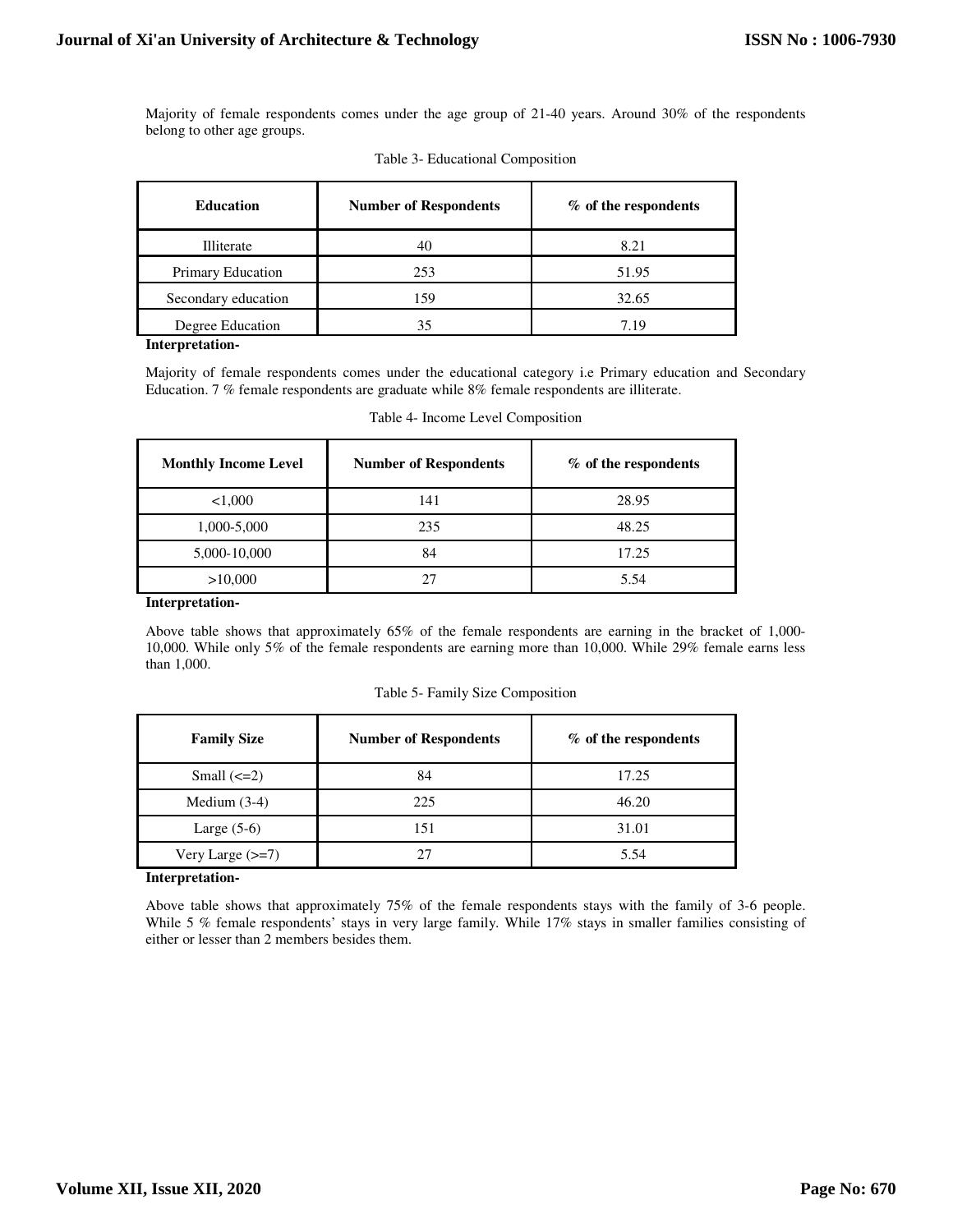| <b>Earning members In</b><br>family | <b>Number of Respondents</b> | % of the respondents |
|-------------------------------------|------------------------------|----------------------|
|                                     | 135                          | 27.72                |
|                                     | 195                          | 40.04                |
|                                     | 140                          | 28.75                |
|                                     |                              | 3.49                 |

## Table 6- Earning Family Member Frequency

## **Interpretation-**

Above table shows that approximately 69% of the female respondents have 2 to 3 earning members in the family. While 17% has 4 earning members in the family. And 27% which is a substantial number has only 1 earning member in the family.

| Occupation       | Number of Household | % of the households |
|------------------|---------------------|---------------------|
| Animal Husbandry | 39                  | 8.01                |
| Farming          | 178                 | 36.55               |
| Labour           | 187                 | 38.40               |
| Salaried Worker  | 44                  | 9.03                |
| Self-employed    | 39                  | 8.01                |

## Table 7- Occupation Info.

### **Interpretation-**

Above data shows that 8% of the female respondents works in Animal Husbandry, while approximately 37% of the female respondents works in Farming. 38% works as labourers while 9% works as salaried workers. Only 8% of the respondents from the total sample are self- employed.

# **Validity of the Study-**

The sample considered in this study is captured by keeping the rational of checking the impact of Microfinance on the development of social, economic and political well-being of the female respondents. The descriptive variables considered in the above data shows that this data shows content, construct and face validity to establish external and internal validity of the results.

Further reliability analysis is also conducted to establish the consistency of the data so that the finding inferred would be in the congruence of the objectives.

# **Reliability analysis of the data-**

| Table 8- Reliability Stats. |  |
|-----------------------------|--|
|-----------------------------|--|

| Cronbach's alpha | No. of Items |
|------------------|--------------|
| 0.932            | 38           |

# **Interpretation-**

The reliability test of the dataset is important considering its objective to establish the consistency of the data. Researcher has already demonstrated the validation of the dataset by correlating the descriptive variable of the study with the objectives of the study. As a norm if Cronbach's alpha is more than 0.6 the dataset is supposed to be consistent. The sample considered in this study depicts Cronbach's alpha as 0.932 which is appropriate enough to set the reliability of the data.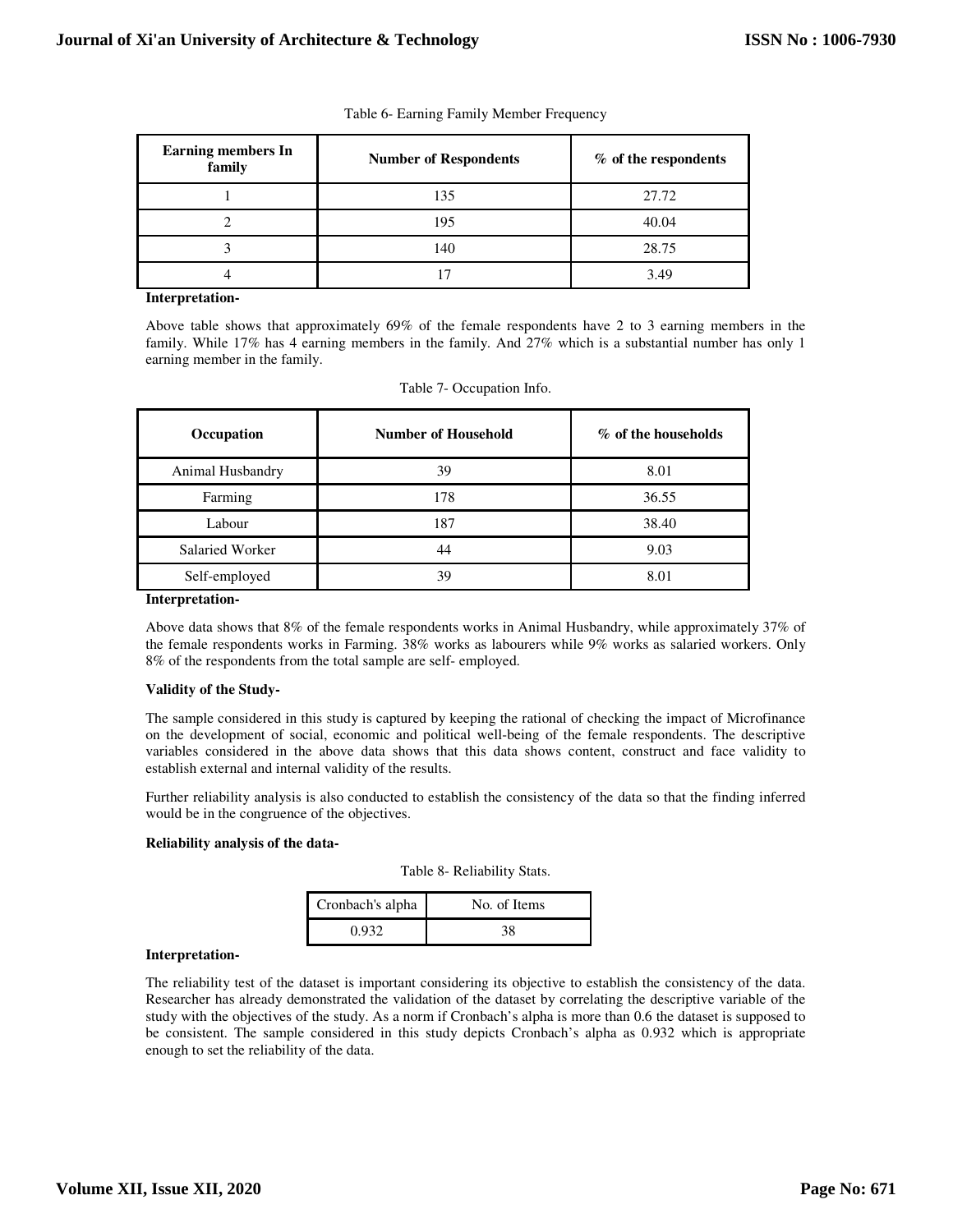| <b>Empowerment Measures</b>                                                      | <b>Before</b><br>Joining<br><b>SHG</b> | After<br>Joining<br><b>SHG</b> | <b>T-stats</b> | Sig.  |
|----------------------------------------------------------------------------------|----------------------------------------|--------------------------------|----------------|-------|
| <b>Financial Decisions</b>                                                       | 2.56                                   | 3.14                           | $-18.23$       | 0.000 |
| Social Decisions                                                                 | 1.98                                   | 3.02                           | $-1.65$        | 0.001 |
| Physical Mobility                                                                | 1.76                                   | 2.45                           | $-1.78$        | 0.023 |
| Economic skillset                                                                | 1.65                                   | 2.67                           | $-4.69$        | 0.000 |
| Participation abilities                                                          | 1.35                                   | 2.39                           | $-2.05$        | 0.000 |
| Confidence                                                                       | 1.67                                   | 2.24                           | $-2.25$        | 0.000 |
| Inter personal skills                                                            | 1.96                                   | 2.68                           | $-5.16$        | 0.000 |
| Spending(Small)                                                                  | 2.84                                   | 3.88                           | $-2.55$        | 0.000 |
| Spending (Large)                                                                 | 1.68                                   | 1.87                           | $-3.14$        | 0.000 |
| <b>Development Programmes</b>                                                    | 2.44                                   | 2.89                           | $-3.41$        | 0.000 |
| Ability to run small business                                                    | 1.55                                   | 2.58                           | $-8.14$        | 0.000 |
| Ability to raise voice against wrong<br>$\mathbf{r}$ and the set of $\mathbf{r}$ | 1.64                                   | 2.12                           | $-5.37$        | 0.000 |

# Data Analysis-

#### **Interpretation-**

The above variables considered are the micro variables for the Economic, Social, Political parameters of women empowerment which are already explained the conceptual framework of the paper. The significance value for each micro variable is less than 0.05, which eventually rejects the null hypothesis and helps to establish the premise that, "There is a significant difference between the Social, Economic and Political status of females after availing Microfinance."

| Nature of empowerment | <b>Before</b><br>Joining<br><b>SHG</b> | After<br>Joining<br><b>SHG</b> | <b>T</b> -stats | Sig.  |
|-----------------------|----------------------------------------|--------------------------------|-----------------|-------|
| Economic              | 9.64                                   | 10.67                          | $-17.68$        | 0.000 |
| Social                | 8.32                                   | 9.32                           | $-19.34$        | 0.000 |
| Political             | 2.81                                   | 3.88                           | 10.11           | 0.000 |
| Composite             | 21.34                                  | 31.67                          | 25.43           | 0.000 |

Table 10- Experimental Results of Paired T- Test (Consolidated Parametric Score)

#### **Interpretation-**

Above table depicts the variable scores of Paired T test, which are calculated by taking means of micro variables under each variable. Even the mean scores shows that the null hypothesis cannot be accepted as it falls under rejection continuum of both the tails of the central tendency curve.

# **Findings-**

- 1. Study has shown clearly through various statistical tests that microfinance has made an impact in lives of female respondents residing in the rural areas of Pune on the aspects of their empowerment.
- 2. Microfinance facilities have helped respondents to develop a sense of autonomy in social, economic and political arena of their lives.
- 3. Microfinance has tremendously helped them in their economic transformation from one vertical to other (from labourers to run small business).